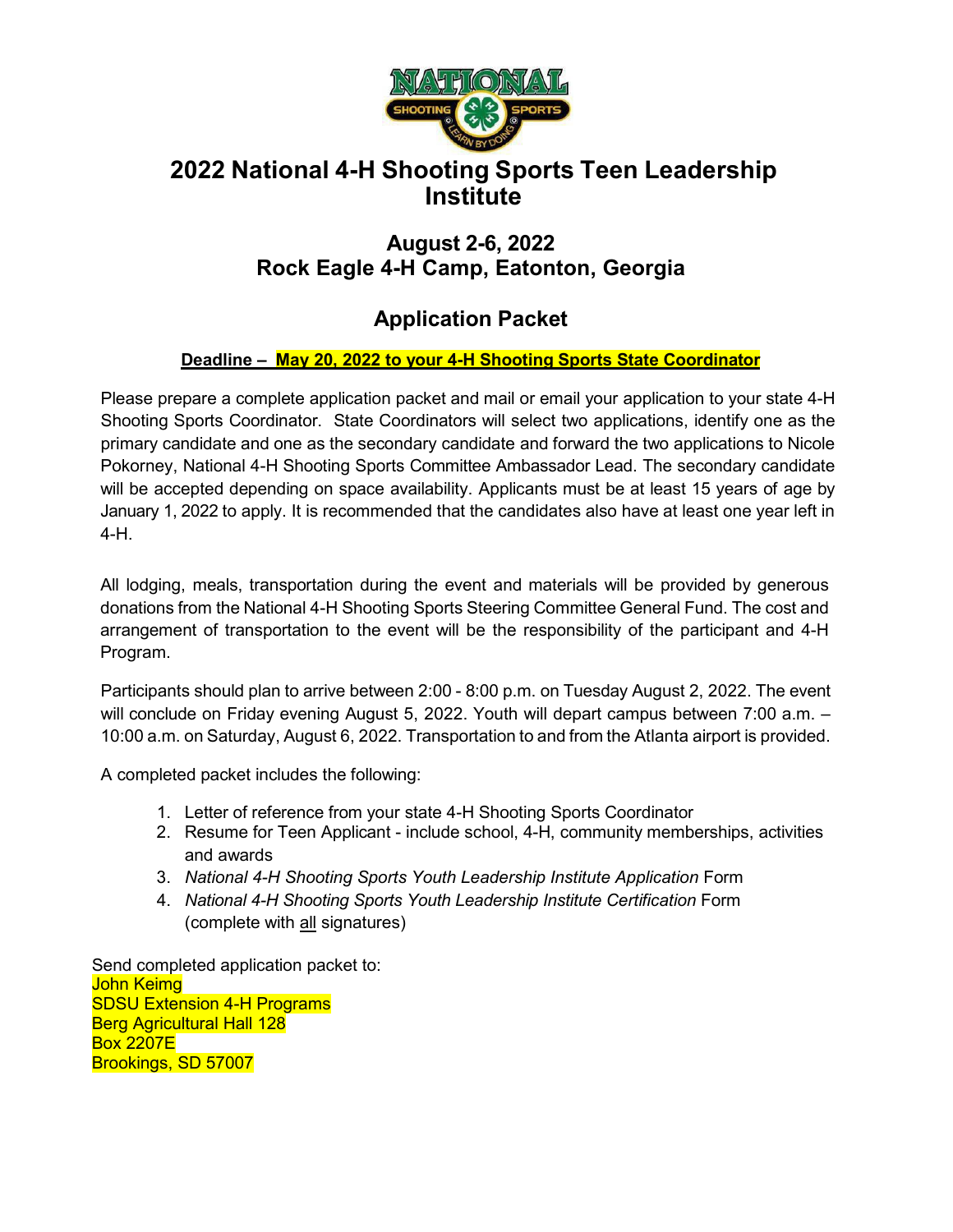# **2022 National 4-H Shooting Sports Youth Leadership Institute Tentative AGENDA**

| Tuesday, August 2   |                                                             |
|---------------------|-------------------------------------------------------------|
| $2:00 - 8:00$ p.m.  | Arrive at airport between 2:00 p.m. and 8:00 p.m.           |
|                     | Participant check in: 2:00 - 8:00 p.m.                      |
|                     | Pick up participants from airport                           |
| 6:00 p.m.           | Supper provided for those at camp                           |
| 8:00 p.m.           | Welcome activity/ice breakers & games                       |
| Wednesday, August 3 |                                                             |
| 7:00 a.m.           | <b>Breakfast</b>                                            |
| 8:00 a.m.           | <b>Team Building Activities</b>                             |
| 8:30 a.m.           | Welcome by University and Eagle Rock Camp representatives   |
| 9:00 a.m.           | Session #1 Leadership Skills - Student Leadership Challenge |
| $11:00$ a.m.        | <b>Team Building Activities (Ambassadors)</b>               |
| 12:00 p.m.          | Lunch                                                       |
| 1:00 p.m.           | <b>Camp Challenge Activity</b>                              |
| 2:00 p.m.           | Session # 2 Leadership - Student Leadership Challenge       |
| 3:00 p.m.           | Session #3 Communication Exercises                          |
| $4:15 - 5:00$ p.m.  | Prep for Dinner/Group Photograph                            |
| 5:00 p.m.           | <b>Dining Etiquette Class</b>                               |
| 6:00 p.m.           | <b>Industry Representatives Arrive</b>                      |
| 6:30 p.m.           | Supper with Industry Panel                                  |
| 8:00 p.m.           | <b>Free Time</b>                                            |
| Thursday, August 4  |                                                             |
| 7:00 a.m.           | <b>Breakfast</b>                                            |
| $8:45$ am           | Load Bus                                                    |
| 9:00 a.m.           | Depart for Field Trip to                                    |
| 6:00 p.m.           | Supper on your own                                          |
| 7:00 p.m.           | Return to camp                                              |
| Friday, August 5    |                                                             |
| 7:00 a.m.           | <b>Breakfast</b>                                            |
| 8:00 a.m.           | Session # 4 Public Speaking & Social Media Etiquette        |
| 10:00 a.m.          | Session # 5 Telling Your Story (Ambassadors)                |
| 12:00 p.m.          | Lunch                                                       |
| $1:00 - 2$ p.m.     | Session #5 Telling Your Story (Ambassadors)                 |
| $2:00 - 2:30$ p.m.  | Developing an Ambassador Plan                               |
| $2:30 - 4:30$ p.m.  | Work Time and Sharing Ambassador Plans & Media Releases     |
| $4:30 - 5:15$ p.m.  | <b>Final Remarks and Certificates</b>                       |
| 5:30 p.m.           | Supper                                                      |
| 6:30 p.m.           | Free Time - Camp Activities                                 |
| Saturday, August 6  |                                                             |
| 7:00 a.m.           | Breakfast - Morning gathering and depart camp by 10:00 a.m. |
|                     |                                                             |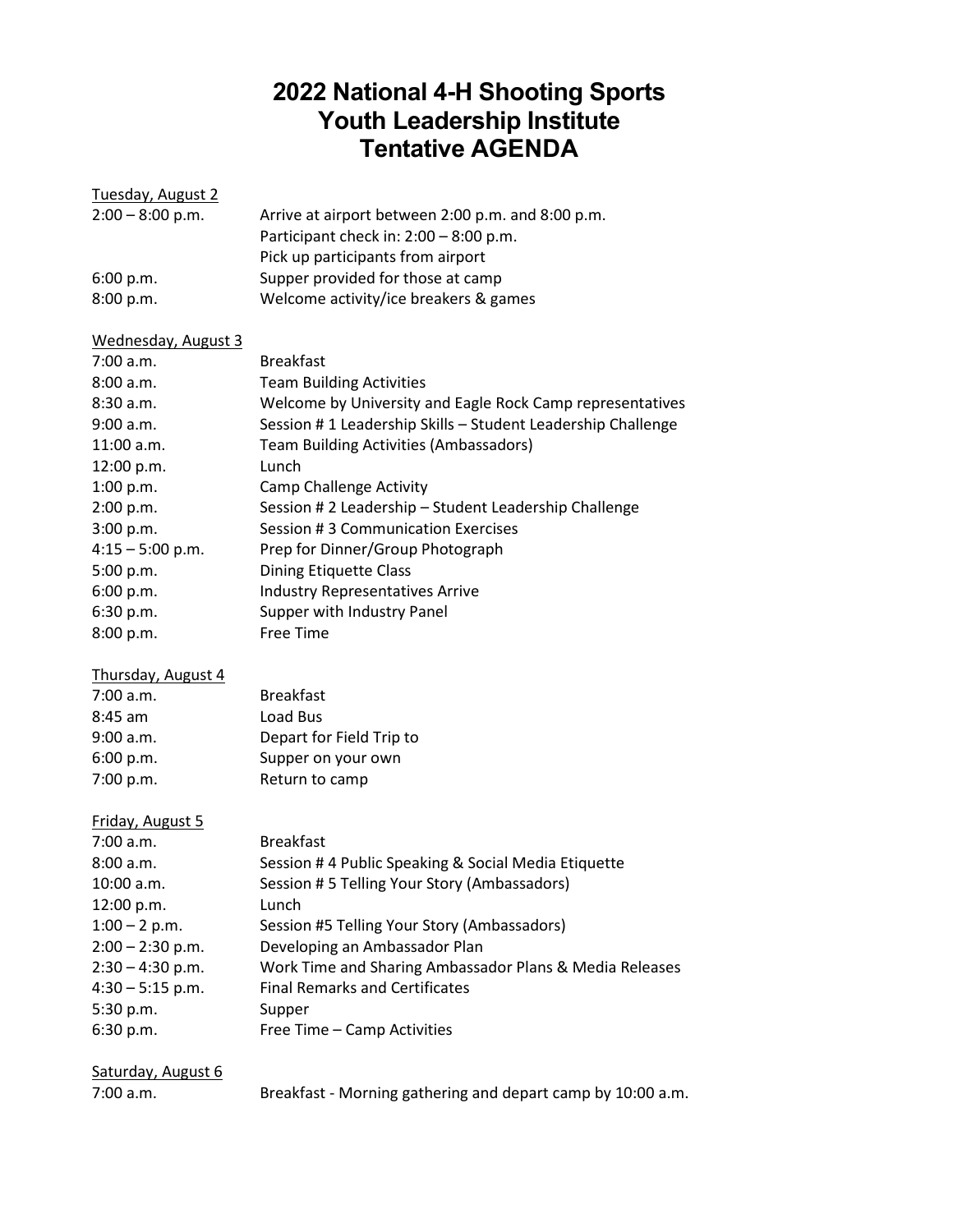

# **2022 National 4-H Shooting Sports Youth Leadership Institute**

**Application Form**

| Name: Name and the second contract of the second contract of the second contract of the second contract of the second contract of the second contract of the second contract of the second contract of the second contract of |                                                      |               |                |  |
|-------------------------------------------------------------------------------------------------------------------------------------------------------------------------------------------------------------------------------|------------------------------------------------------|---------------|----------------|--|
|                                                                                                                                                                                                                               |                                                      |               |                |  |
|                                                                                                                                                                                                                               |                                                      |               |                |  |
| City:__________________________________State: _____________________________Zip: ___________________                                                                                                                           |                                                      |               |                |  |
| Home Phone Number: _________________________________Cell Phone Number: _____________________________                                                                                                                          |                                                      |               |                |  |
| Email Address: Universe of the Contract of the Contract of the Contract of the Contract of the Contract of the                                                                                                                |                                                      |               |                |  |
|                                                                                                                                                                                                                               |                                                      |               |                |  |
|                                                                                                                                                                                                                               |                                                      |               |                |  |
| Years in 4-H: Grade in School: Grade Point Average (GPA): Case Corp.                                                                                                                                                          |                                                      |               |                |  |
| List Local Newspaper/Media Outlet:                                                                                                                                                                                            |                                                      |               |                |  |
| ,我们也不会有什么。""我们的人,我们也不会有什么?""我们的人,我们也不会有什么?""我们的人,我们也不会有什么?""我们的人,我们也不会有什么?""我们的人<br>Years in 4-H Shooting Sports (check those that apply):                                                                                    |                                                      |               |                |  |
| <b>Archery</b>                                                                                                                                                                                                                | <b>Example 1</b> Hunting                             |               | Muzzle loading |  |
| Pistol                                                                                                                                                                                                                        | Rifle                                                |               | ______ Shotgun |  |
| The following information is to assure that any clothing ordered for you will fit properly.                                                                                                                                   |                                                      |               |                |  |
| Polo Shirt Size:                                                                                                                                                                                                              | <u> 1989 - Johann Stein, Amerikaansk politiker (</u> | T-Shirt Size: |                |  |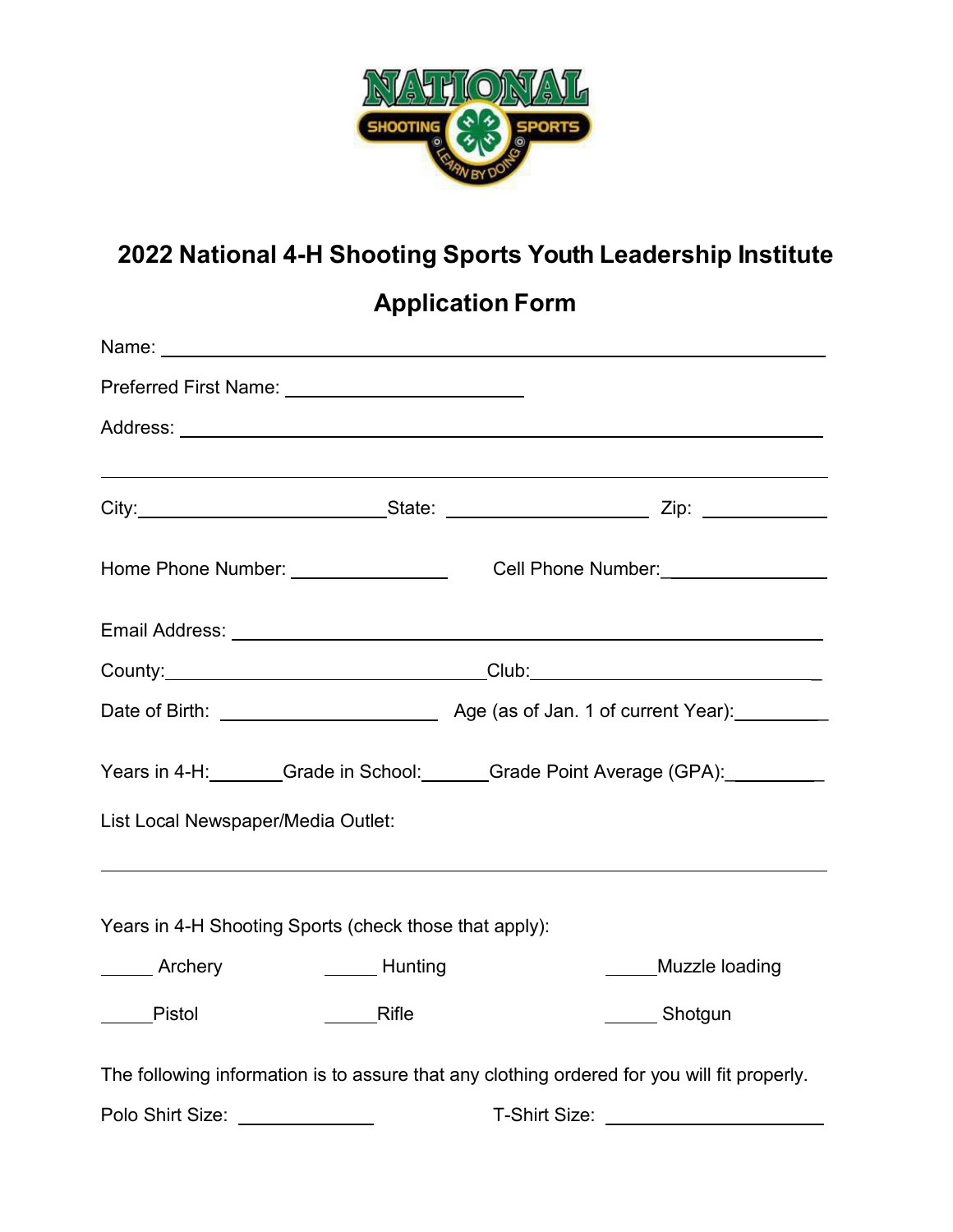

# **2022 National 4-H Shooting Sports Youth Leadership Institute Certification Form**

*I will be active in my club and county 4-H program, as well as maintain an acceptable academic standard in school during my service as a 4-H Shooting Sports Ambassador. Further, I am willing to conduct myself in the highest standards expected of an Ambassador.*

|                                                                                                                                                                                                                                  | Date |
|----------------------------------------------------------------------------------------------------------------------------------------------------------------------------------------------------------------------------------|------|
| We (I) understand that our (my) son/daughter wishes to serve as a 4-H Shooting Sports<br>Ambassador. We (I) will support him/her in fulfilling the responsibilities should he/she be<br>selected.                                |      |
|                                                                                                                                                                                                                                  |      |
|                                                                                                                                                                                                                                  | Date |
|                                                                                                                                                                                                                                  |      |
|                                                                                                                                                                                                                                  | Date |
| We certify that the above named 4-H'er is enrolled, active and in good standing in our 4-H<br>shooting sports club and county 4-H program. We support his/her application for the position<br>of 4-H Shooting Sports Ambassador. |      |
|                                                                                                                                                                                                                                  |      |
|                                                                                                                                                                                                                                  | Date |
|                                                                                                                                                                                                                                  |      |
|                                                                                                                                                                                                                                  | Date |
|                                                                                                                                                                                                                                  |      |
| State 4-H Shooting Sports Coordinator Signature                                                                                                                                                                                  |      |

de de la construcción de la construcción de la construcción de la construcción de la construcción de la constr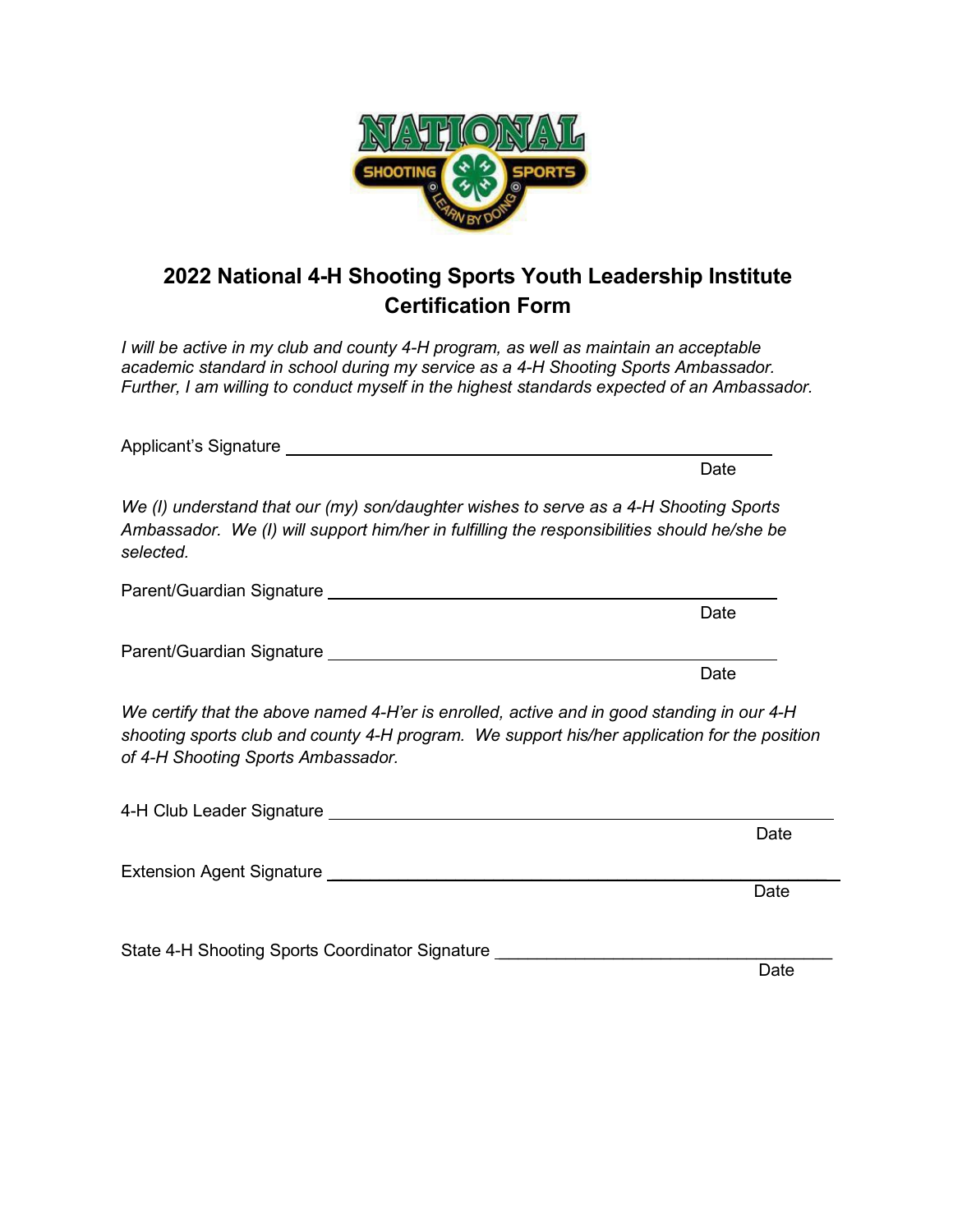

National 4-H Shooting Sports Ambassador Program is designed to promote 4-H and 4-H Shooting Sports. Youth selected to serve as Ambassadors will receive training that will allow them to return to their homes and advocate for the program at the county, regional, and state level. Some Ambassadors may be asked to support national events as well. Ambassadors provide public relations support at special events such as donor/sponsor functions and also serve as spokespersons for the 4-H Shooting Sports Program, helping to make 4-H and the 4-H Shooting Sports Programs more visible. The Ambassador's further develop their skills in leadership, public presentation, citizenship, community service, public relations and team building.

## **2022 National 4-H Shooting Sports Youth Leadership Institute**

### **PURPOSE, GOALS, OBJECTIVES**

The 4-H Shooting Sports Ambassador program will provide a venue for 4-H Teens to:

- 1. Represent 4-H and specifically 4-H Shooting Sports for public relations purposes at special events; at donor/sponsor functions and with the general public, 4-H groups, community service organizations, schools and media contacts.
- 2. Serve as spokespersons for the 4-H Shooting Sports program at their respective levels of participation – national, regional, state, county - helping to make 4-H Shooting Sports programs more visible.
- 3. Further develop their skills in leadership, public presentation, citizenship, community service, public relations and team building.
- 4. Assist in maintaining relations with 4-H Faculty and Extension Administrators as well as past, present and future program donors and supporters.
- 5. Continue and expand their involvement in 4-H Shooting Sports beyond the shooting skills and competitive events.
- 6. Stay actively connected with the 4-H Shooting Sports program as they enter their collegiate years and further into adulthood.

### **PROGRAM EXPECTATIONS**

By being selected as a National 4-H Shooting Sports Ambassador, you will be representing over 470,000 4-H youth. What you say and do is very important. Remember, you never get a second chance to make a good first impression. As an Ambassador you may meet with donors who are CEO's of companies or organizations and you always need to put your best foot forward. The way you dress, the way you speak and act are very important when you are serving as an Ambassador.

• You are expected to be on time, so plan to be early to any event.